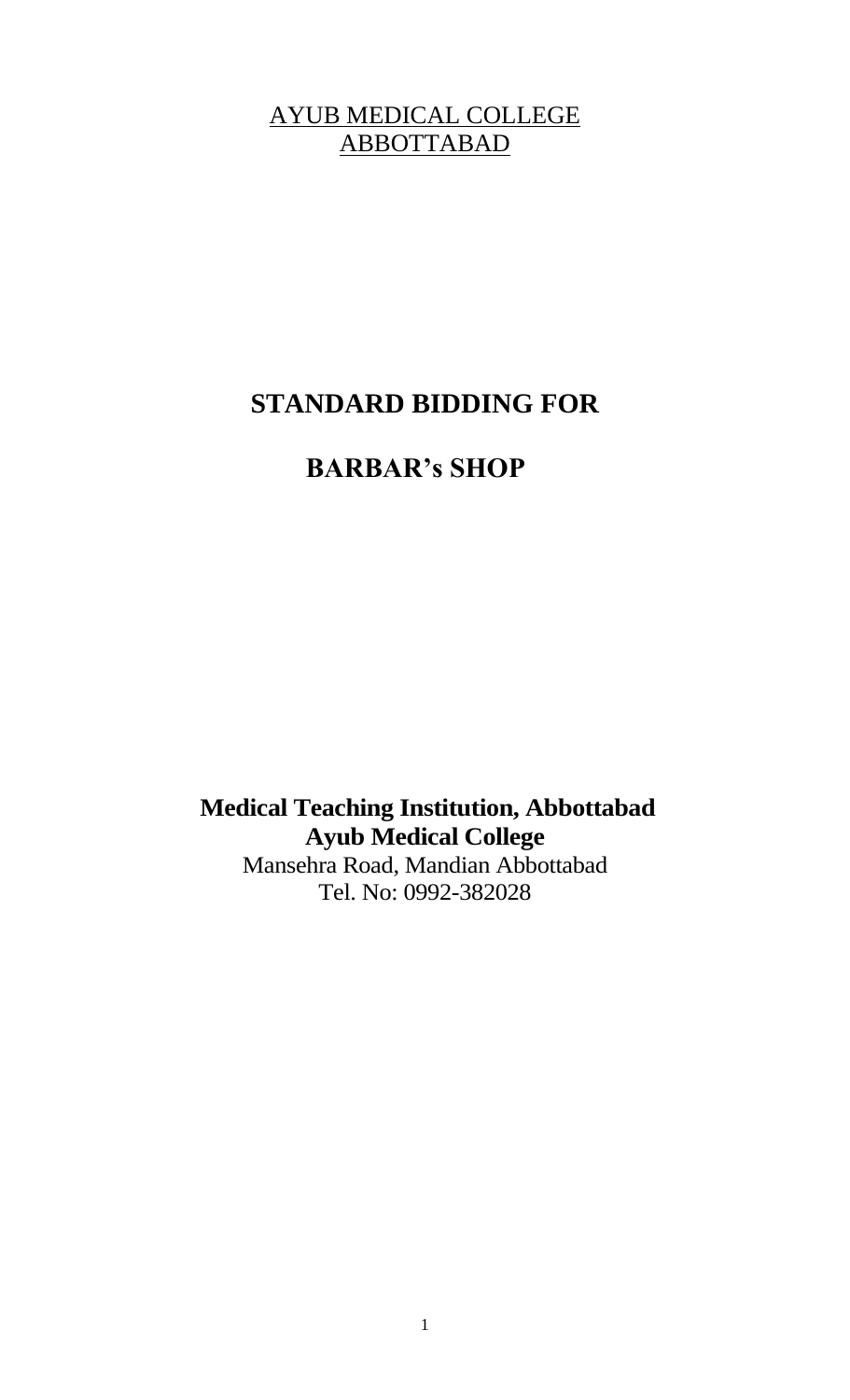## Contents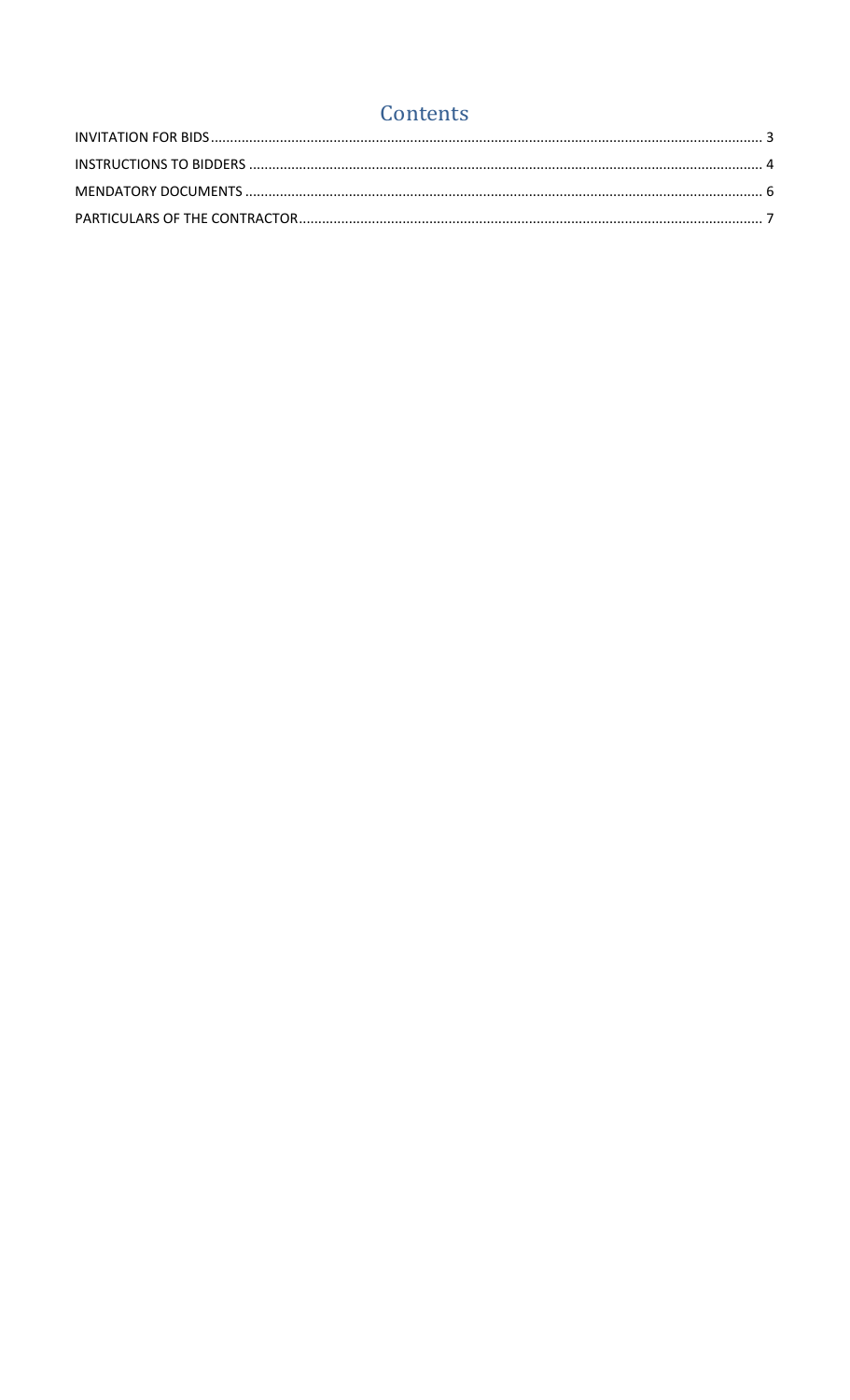#### **INVITATION FOR BIDS**

- <span id="page-2-0"></span>1. The **Dean Ayub Medical College Abbottabad** invites sealed bids from reputable contractors/ Firms/ Individuals for the running of the existing **BARBAR'S SHOP** at AMC Hostles**.**
- 2. Interested eligible bidders may obtain further information from and inspect the bidding documents at the Account Branch/ Procurement Cell, Ayub Medical College, Mansehra Road Abbottabad
- 3. Bidding documents can be obtained from Accounts Branch Ayub Medical College Abbottabad during office hours on payment of Rs.500/- for each item. (Non-Refundable) and are also available on the institutional website. [http://www.ayubmed.edu.pk.](http://www.ayubmed.edu.pk/)
- 4. The firms/ contractors may also deposit a pay order/ bank draft of Rs. 500/- as tender fee in favor of **Dean, Ayub Medical College**
- 5. Tenders/bids should reach the office of the undersigned till 11:00 A.M. on or before **14/10/2021** on the following address:

#### **Dean, Medical Teaching Institution, Ayub Medical College,**

#### **Main Mansehra Road, Mandian, Abbottabad**

6. Received tenders/bids will be opened at 11:30 AM on **the same date** i.e. **14/10/2021** in the Conference room of AMC in the presence of bidders or their representatives who choose to attend.

> **Dean Medical Teaching Institution, Abbottabad Ayub Medical College** Mansehra Road, Mandian Abbottabad Tel. No. Dean office: 0992-382028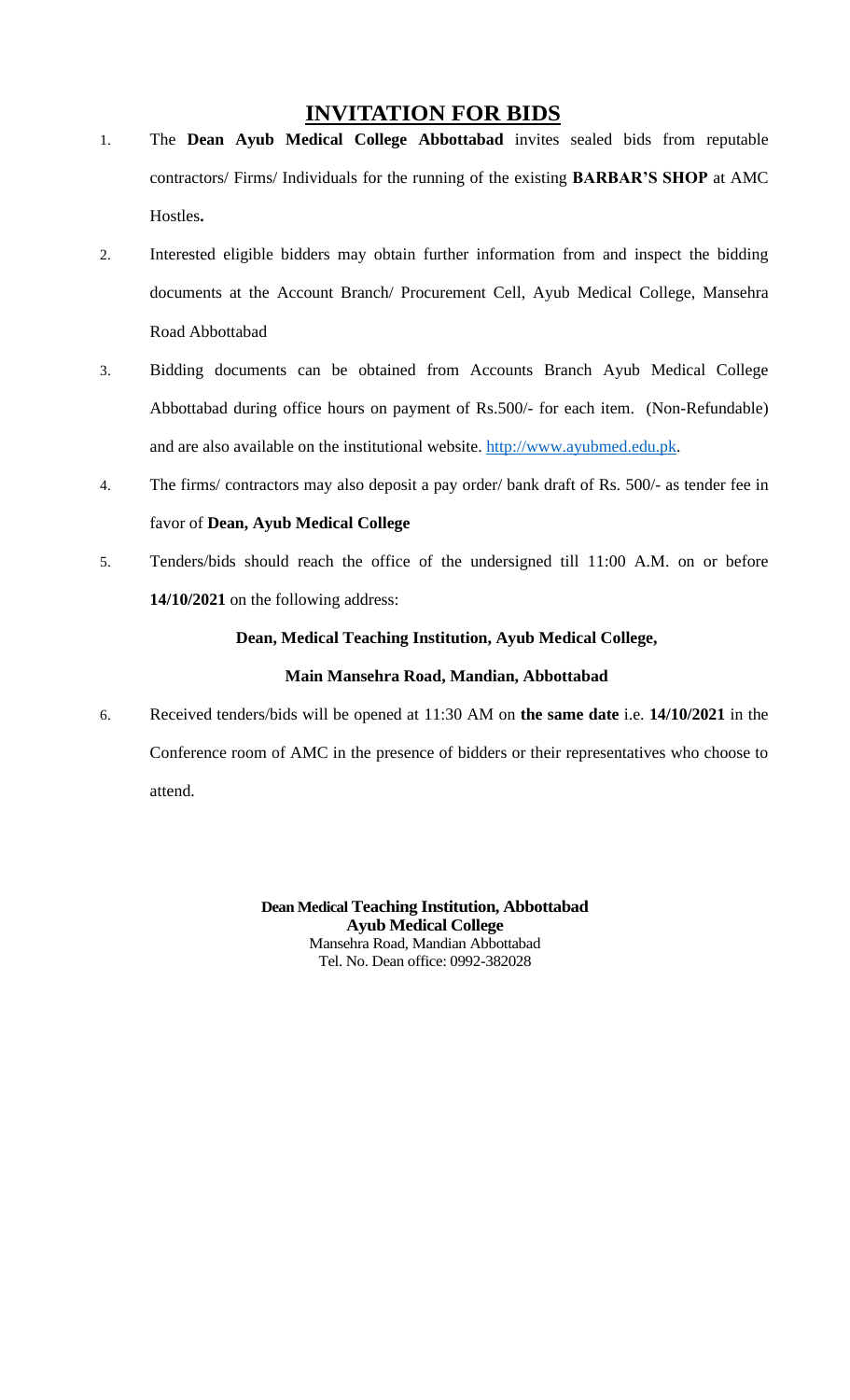### **INSTRUCTIONS TO BIDDERS**

- <span id="page-3-0"></span>1. The bidder/ proponent must submit the proposals in sealed envelopes as specified in clause b) of Section (2) of Rule 6 of KPPRA Rules 2014 i.e. *Single stage, one envelop procedure.*
- 2. The contract is valid for one year initially, however further extendable on the sole discretion/approval of the Dean subject to the satisfactory performance of the contractor.
- 3. The envelopes should be on the name (**Dean, Ayub Medical College, Medical Teaching Institution, Abbottabad).**
- 4. The contractor shall deposit the monthly rent approved rent to the Accounts branch. The receipt should be submitted to the Administration branch latest by the  $10<sup>th</sup>$  day of the month.
- 5. If the contractor fails to pay/ deposit the rent latest by  $10<sup>th</sup>$  day of the month, the college will charge a fine/ penalty to the contractor at the rate of **1%** of the approved amount of the rent for next seven days. If the contractor still fails to pay/ deposit the rent the college has the right to close the shop and cancel the contract with forfeiture of the CDR and advance rent.
- 6. The amount of the rent will be half of the total monthly rent in the summer and winter vacations.
- 7. **Response time**: All bidders shall submit proposals as per these instructions on or before **14/10//2021 at 11:00 A.M**. These tenders/bids will be opened at **11:30 A.M.** on the same day by the Institutional Purchase Committee on the same day.
- 8. The bidder shall submit an affidavit that it has never been blacklisted by any Public Sector Organization, Autonomous or Semi-Autonomous Organization.
- 9. The bidder shall deposit bid security of **Rs. 20,000/-** in the shape of **CDR** in favour of **Dean, Ayub Medical College** with procuring entity along with the Financial Proposal.
- 10. The contractor shall deposit three (03) months advance rent in the shape of CDR/ Bank Draft or cash.
- 11. In case the contractor deposits advance rent in cash, he shall obtain a receipt from the Accounts branch and submit it to the Administration branch.
- 12. The contractor shall not transfer the contract to the other party i.e. the firm/ contractor/ individual who participated in the tender and got the contract shall run the fruit shop throughout the contract period.
- 13. A separate sub-meter shall be installed for the photo state shop and the contractor will pay the electricity bill as per the number of units consumed as per Government rates latest by  $10<sup>th</sup>$  day of every month.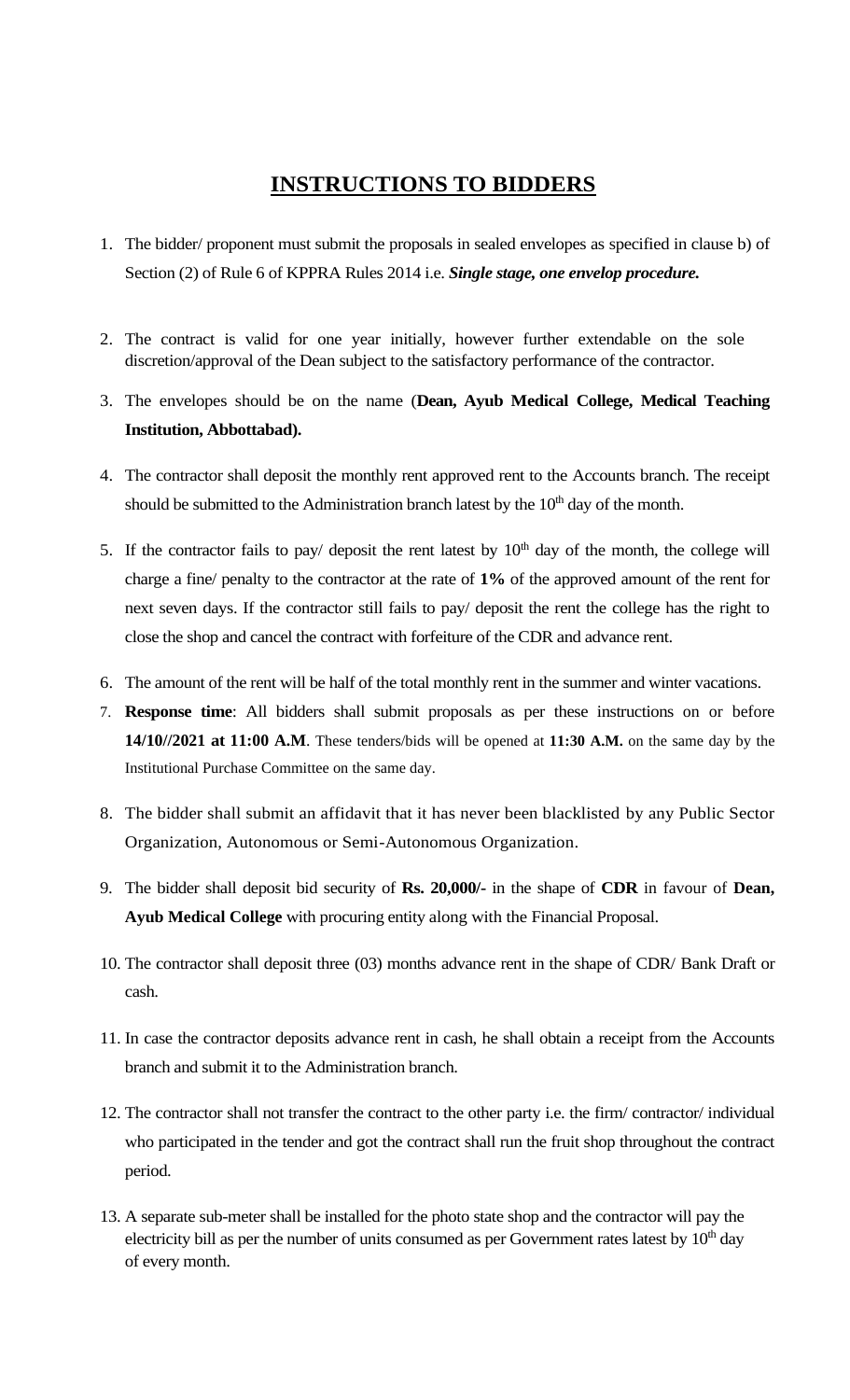- 14. If the contractor fails to pay/ deposit the bill latest by  $10<sup>th</sup>$  day of the month, the college will charge a fine/ penalty to the contractor at the rate of **1%** of the bill for next seven days. If the contractor still fails to pay/ deposit the bill the college has the right to disconnect the meter.
- 15. The contractor shall not in any case, keep any prohibited material/ article/ item or thing in the Juice Shop but if any prohibited material/ article or thing is found in the shop the institution will immediately cancel the contract and initiate a legal action against the person on whose name the contract is made. The CDR shall be forfeited and heavy fine shall be imposed.
- 16. The contractor shall maintain an adequate environment and up to the mark cleanliness. Moreover the contractor is bound to follow the rules and regulations of the KPK Halal Food Authority.
- 17. The Contractor shall obtain Identity Cards from the Administrations branch for himself and his workers working in the Juice Shop.
- 18. The contractor shall maintain an adequate environment for the students and shall not be involved or shall not use any student organization for his objectives.
- 19. The Contractor shall sell the fruits on the rates approved by the Local Administration of Abbottabad.
- 20. The approved rate list of the Local Administration of Abbottabad with original stamp must be properly displayed on the prominent place where every buyer can see the approved rates easily.
- 21. In case of any conflict the decision of the Dean, Ayub Medical College, Abbottabad will be final.
- 22. The Administration has the right to implement any rules or regulations other than mentioned above in the better interest of the institution.
- 23. Only that bidder shall be eligible for participation in the tender process on whose name the bidding documents were issued.
- 24. The procuring entity may reject one or all such proposals, which are vague (In terms of financial proposal) or does not adhere to these instructions. The rejection reason will be communicated to the respective bidder.
- 25. The procuring entity may offer for re-biding in case the proposal does not satisfy its professional requirements.
- **26. If the bidding document is downloaded from the institutional web site, the fee has to be deposited in the Accounts Branch and the original receipt must be attached with the bidding document or a bank draft of Rs. 500/- in favour of Dean, Ayub Medical College may also be deposited.**
- **27. CDR shall be on the same person's name who is participating in the tender.**
- 28. No tenders/bids shall be accepted without original fee receipt or bank draft.
- 29. No bid shall be accepted without mandatory documents.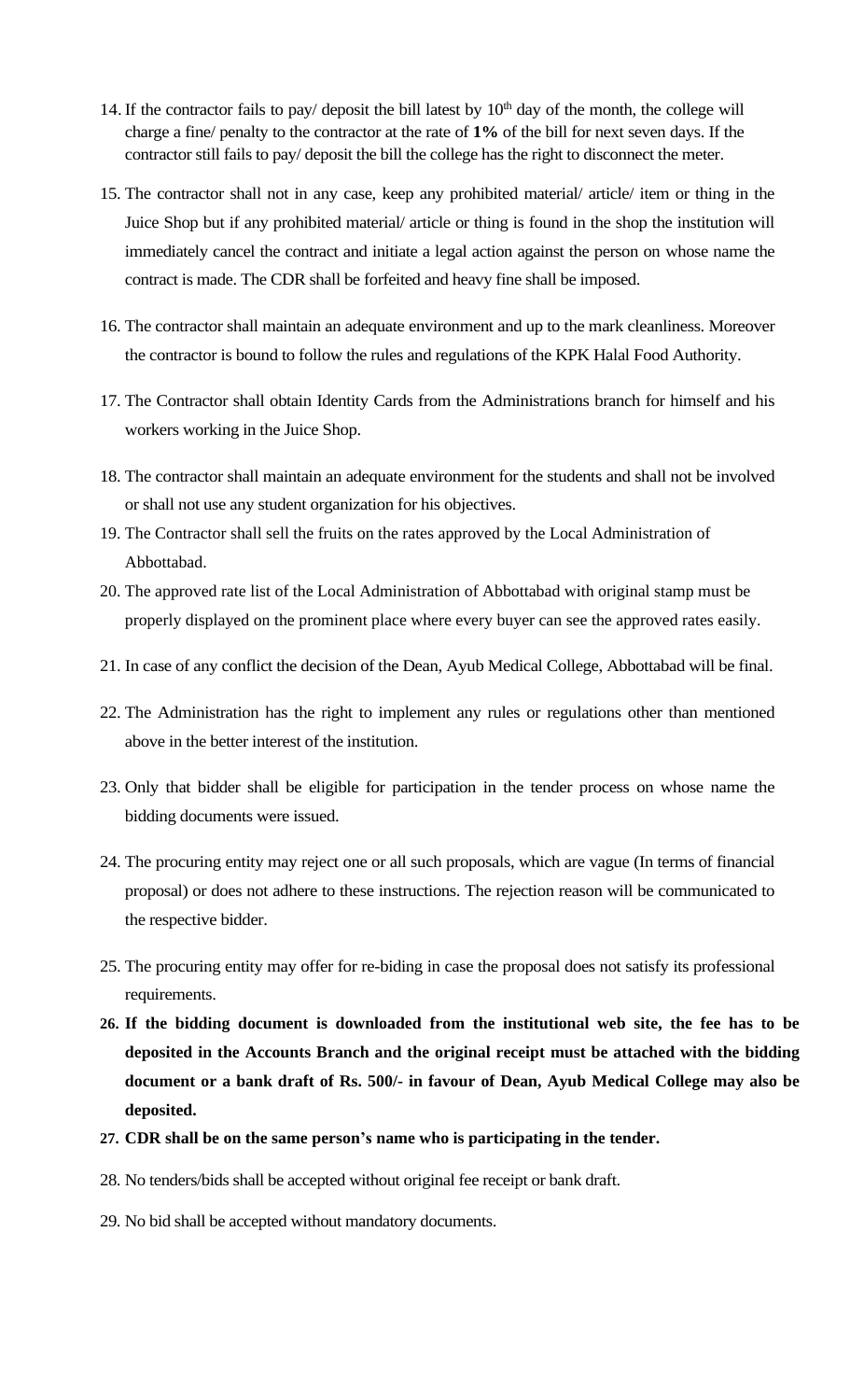### **MENDATORY DOCUMENTS**

<span id="page-5-0"></span>

| <b>Sr. No.</b> | <b>Documents Name</b>                                                                                                                                                                             | Yes/No |
|----------------|---------------------------------------------------------------------------------------------------------------------------------------------------------------------------------------------------|--------|
| 1              | Affidavit on Judicial Stamp paper of Rs.100/- (duly attested<br>from notary public) that the company/Individual is neither<br>black listed nor in litigation with any of its public sector client |        |
| 2              | CNIC of the Contractor                                                                                                                                                                            |        |
| 3              | <b>Bidding Document Fee Receipt or Bank Draft</b>                                                                                                                                                 |        |
| $\overline{4}$ | Bid Security in the shape of CDR                                                                                                                                                                  |        |
| 5              | Duly filled and signed the Performa (*Given at the end)                                                                                                                                           |        |